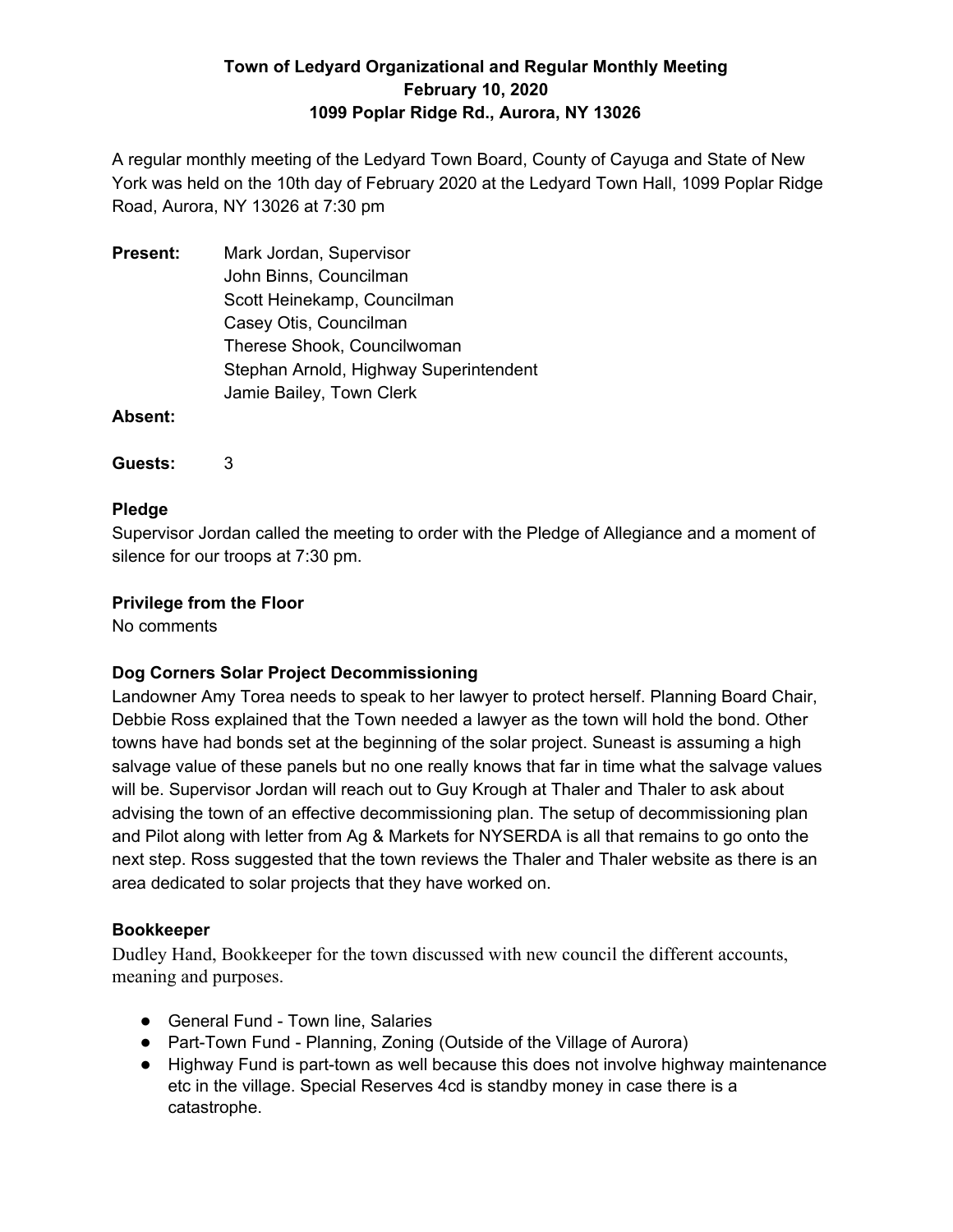- Trust and Agency Fund Payroll, Insurance, and taxes flow in and out of this account.
- Expendable and Nonexpendable Cemetery Fund (the Holland Cemetery) Principal can NEVER be spent but the interest can be.

The town board and bookkeeper Hand have made a lot of headway over the years, financially for the town. They have made a conscious effort to get the town out of debt. The town at one time in the past had loans on everything. A bond would have to be set up every time the town purchased a truck in the past. Town funds are all within Cayuga Lake National. Bookkeeper Hand watches for rate increases, if they come, he will move funds accordingly. The town pays for trucks, the building addition, equipment etc. all by check in an effort to avoid any debt.

The town of Ledyard has one of the lowest property tax rates in the STATE. The county divvies up sales tax money based on the assessed value of a property. This ends up being approx. \$500k/annually for the town. This is the reason that the town tries to keep the assessed values current. \$0.38/\$1k has been the tax rate for many years. Bookkeeper Hand explained how the budget is built along with the procedure and the public hearing. Transfers of the budget accounts at year-end were also explained. The town currently has approximately \$1million in reserves.

Investment Policy was discussed. Bookkeeper Hand explained that CLNB does not charge the town for checks, stop payment fees, check errors etc. CLNB has also in the past allowed new higher rate transfers on "old money" as most banks require "new" money. Councilman Otis had a generic template for the town to use in regard to writing an investment policy notice. Supervisor Jordan said there will be one written up for the next meeting.

#### **Minutes**

| A motion was made to accept the December 2019 minutes |
|-------------------------------------------------------|
| Scott Heinekamp                                       |
| John Binns                                            |
| Binns, Heinekamp, Jordan                              |
|                                                       |
|                                                       |
| A motion was made to accept the January 2020 minutes  |
| John Binns                                            |
| Casey Otis                                            |
| Binns, Otis, Shook                                    |
|                                                       |
|                                                       |
|                                                       |

Therese Shook mentioned a few grammatical changes

## **Fireworks Law**

Banning of Fireworks in the town needs to be addressed. The town has never issued a permit for fireworks. Resident Flowers is concerned as Wells College does own a large amount of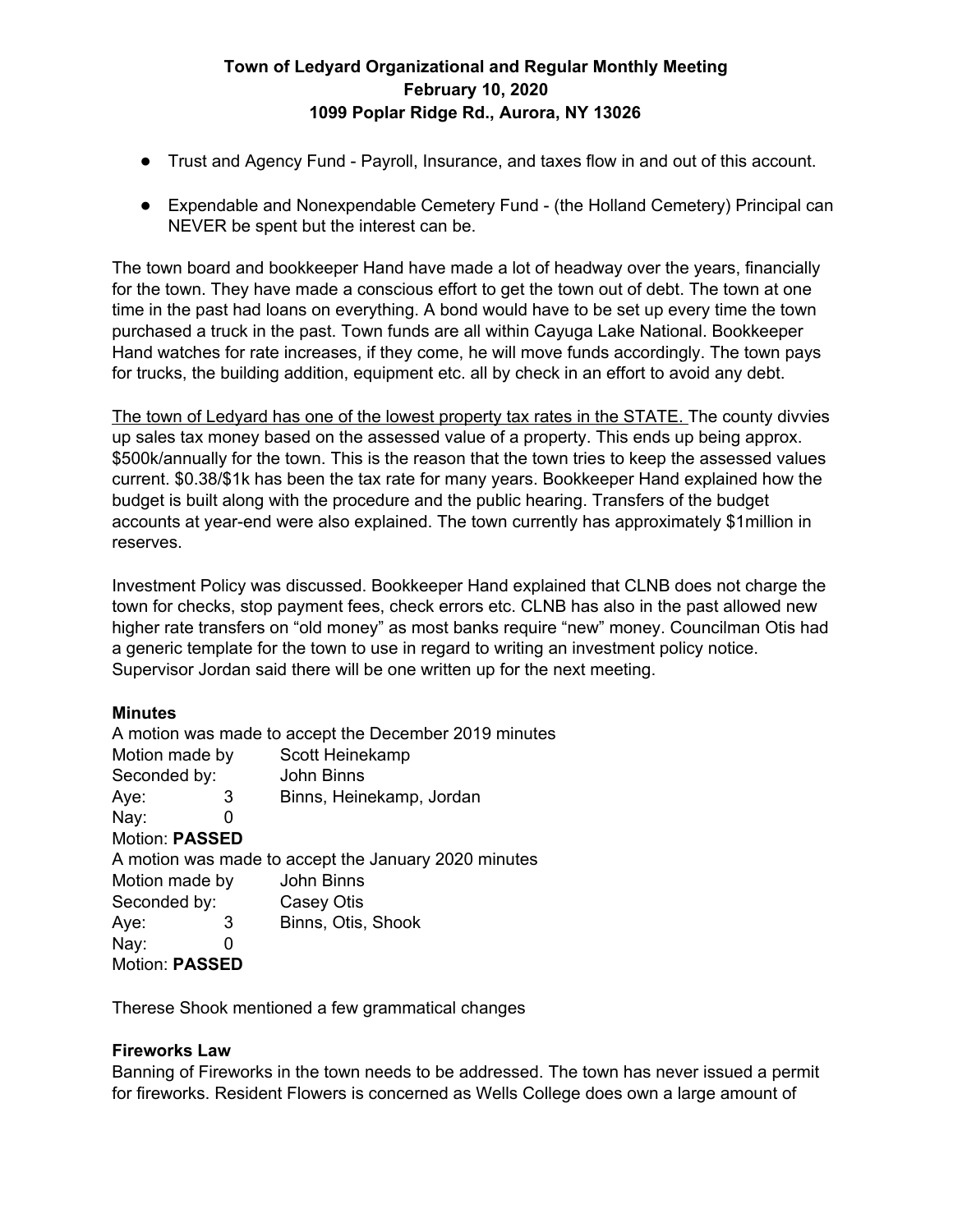property on Fry Rd. outside of the village limit. This will be further discussed in March. If a resolution is passed, this will be an amendment to our zoning law. Councilman Binns suggested a public hearing but this does not need to be done now, it will though need to be done before it is voted on but after a resolution is created. Planning Board Chair, Debbie Ross stated she also wants to add zoning amendments during the said public hearing. March 2020 meeting needs to be published in the Citizen.

## **Reports**

A motion was made to accept the Supervisor, Clerk and Code Enforcement Reports Motion made by John Binns Seconded by: Scott Heinekamp Aye: 4 Binns, Heinekamp, Otis, Shook Nay: 0 Motion: **PASSED**

## **Procurement Policy**

A motion was made to adopt the Procurement Policy for the year 2020 Motion made by John Binns Seconded by: Therese Shook Aye: 4 Binns, Heinekamp, Shook, Otis Nay: 0 Motion: **PASSED**

# **Planning Board**

A motion was made to appoint Jamie Bailey as Planning Board Clerk at a rate of \$20/hour Motion made by John Binns

Seconded by: Therese Shook Aye: 4 Binns, Heinekamp, Shook, Otis Nay: 0 Motion: **PASSED**

# **Board of Assessment Review**

A motion was made to re-appoint Glen Gabriel for another 3-year term. Motion made by Scott Heinekamp Seconded by: Shook Aye: 4 Binns, Heinekamp, Shook, Otis Nay: 0 Motion: **PASSED**

## **Highway**

Hoop Barn Grant was awarded for \$200k. This is a 33% town/ 66% split. If the existing building is eliminated, no new driveway will be needed and access for trucks will be easier. A site will need to be built, blacktop floor, walls etc. It is recommended to seal the walls and use mafia blocks. Superintendent Arnold is looking at 60'x80' 2500 ton size hoop barn. The fabric lifetime is approx. 15-20yrs guaranteed.